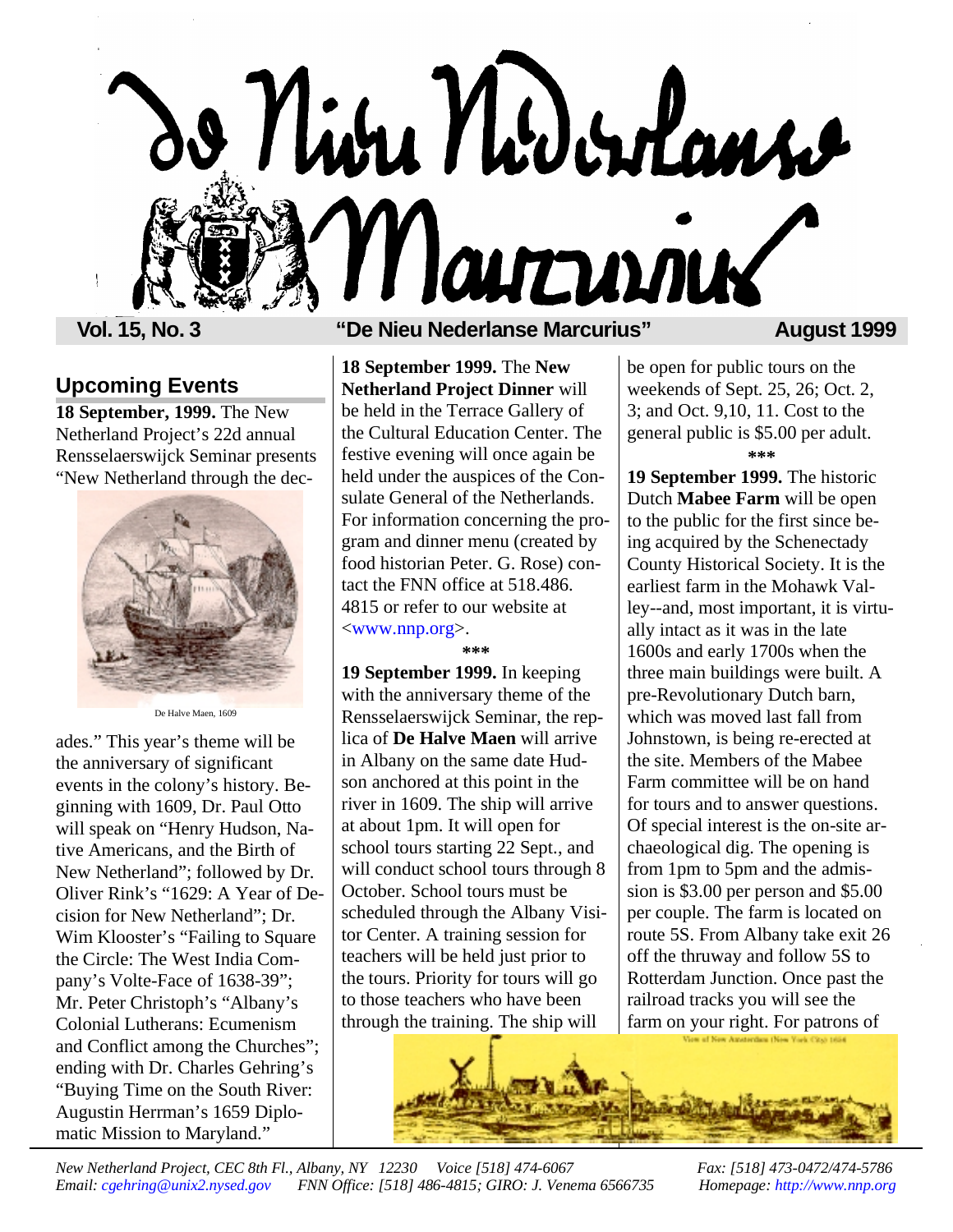the New Netherland Project Dinner there will be a special tour Sunday morning. [*Announcement at dinner*] **\*\*\***

**Until 15 September, 1999.** "Dutch Colonial Homes, America's Enduring Style," presenting recent photographic views of Geoffrey Gross, highlighting early American-Dutch architecture, 1664-1837. Interiors as well as exteriors are featured in this comprehensive collection. At: Mt. Gulian Historic Site, Verplanck Homestead, 145 Sterling Street, Beacon NY 12508; tel: 914.831.8172.

**\*\*\***

**21 September 1999.** The New-York Historical Society will open **"\$24: The Legendary Deal for Manhattan,"** an exhibition investigating the infamous "purchase" that follows a trail of historic prints, maps, wampum, beads and other colonial-era items in search of the truth beyond the legend. The exhibition will run until 9 March 2000. The New-York Historical Society, Two West 77th Street at Central Park West, is open Tuesday to Sunday, 11am–5pm. Admission is \$5/adults, \$3/students and seniors, children 12 and under free. For more information call 212. 873. 3400. [<www.nyhistory.org.>](http://www.nyhistory.org) **\*\*\***

**15 October 1999.** The Netherland-America Foundation will host its Eighteenth **Peter Stuyvesant Ball** at The Waldorf-Astoria in New York City. The Ball's sponsor is ABN AMRO Bank, with P. J. Kalff, Chairman of ABN's Managing Board serving as Ball Chairman, and Gert-Jan van der Putten, Executive Vice President, U.S. serving as Ball Vice Chairman.

Hans van den Houten is Chairman of the Organizing Committee and also NAF's President. The Foundation's patron, The Honorable Pieter van Vollenhoven, and Their Highnesses Prince Maurits and Princess Marilene van Oranje Nassau will be in atten-dance. This black-tie event starts with cocktails at 6:30 pm, with dinner & dancing to the Hank Lane Revue at 7:30 pm. The Marvelettes will perform, and at midnight the Nightclub Folly opens to Dee Jay dancing and an early-morning breakfast. For further information on the Ball, cost of tickets, advertising opportunities, or purchase of raffle tickets, please contact Age Diedrick at 212.355.6363, fax 212. 759.0913, or e-mail her at  $\langle age\_{die}$ [drick@rcn.com>](mailto:age.diedrick@rcn.com)

# **Reunions**

**The Van Voorhees Association** annual reunion will be held on October 9th at the Fishkill Reformed Church in Fishkill, NY. For further information contact: Scott F. Voorhees, 147 Grand Blvd., Emerson, NJ 07630.

[<www.vanvoorhees.org>](http://www.vanvoorhees.org) **\*\*\***

**The Association of Blauvelt De-**

**scendants** will hold its 73d annual meeting and reunion on Saturday, 18 Spetember at the RADISSON INN, 601 From Road, Paramus, NJ 07652; tel: 201.262.6900 or 800.333.3333. [<www.blauvelt.org>](http://www.blauvelt.org) **\*\*\***

**David Ackerman Descendants– 1662** will hold its annual on October 16, 1999 at the Zion Lutheran Church, Allendale Avenue, Saddle River, NJ.

<ackerman-1662.rootsweb.com>

## **News**

Congratulations to **Dr. J. A. Jacobs**, winner of the 1999 Hendricks Manuscript Award for his dissertation "Nieuw-Nederland: het tere begin van een pas ontluikend land." The dissertation was submitted to the Faculty of Letters of Leiden University as partial fulfillment of the requirements for a doctoral degree. Dr. Jacobs went on to defend his dissertation successfully in June of this year.

**\*\*\***

**The Winne-Creble house** is looking for an owner interested in preserving the architectural tradition and material culture of New Netherland's descendants. Built c. 1720- 30 the brick and frame house comes complete with back-to-back jambless fireplaces, knee braces, ship stairs, beam anchors, Dutch doors. It is Located on Creble Road near intersection with Route 9W, 8 miles south of Albany. Contact Paul Ehmann, Coldwell Banker at (518) 456-6265 or 577- 1771.

# **Publications**

*Een zegenrijk gewest: Nieuw-Nederland in de zeventiende eeuw* by Jaap Jacobs. (557 pages) This publication of Dr. Jacob's manuscript, winner of the Hendricks Award, can be ordered through the Dutch cyber bookstore [<www.boek](http://www.boeknet.nl)net.nl> for ƒ75,00, ca. \$36.00. For non-Dutch readers an English translation is in the works and will be announced in the Marcurius as soon as details are received.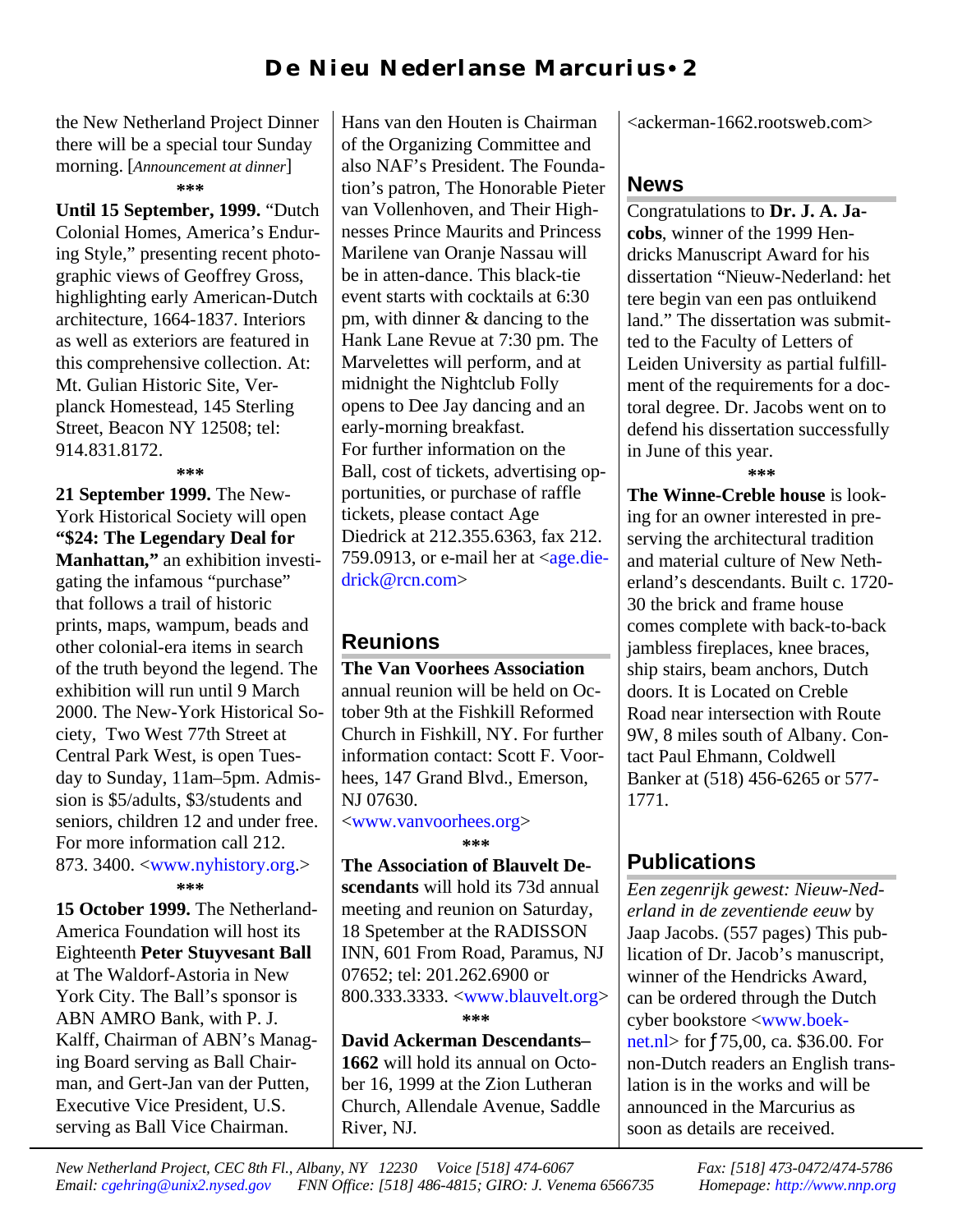# D e N i eu N eder l an s e M ar curius • 3

### **\*\*\***

*"Dear Cousin": A Charted Genealogy of the Descendants of Anneke Jans Bogardus (1605-1663) to the 5th Generation*. This publication can be ordered by sending \$29.50 (\$33.00 for Canada and overseas) to William B. Bogardus, 1121 Linhof Rd., Wilmington, OH 45177- 2917

#### **\*\*\***

*Patterns and Portraits: Women in the History of the Reformed Church in America* edited by Renée S. House and John W. Coakley. No. 31 in the Historical Series of the Reformed Church in America, this volume is dedicated to Carole W. Hageman, vice-president of the FNN. Among the twelve contributors are Joyce D. Goodfriend, Firth Haring Fabend, and Carole Hageman. The 182 page volume can be ordered through William B. Eerdmans Publishing Company, 255 Jefferson Ave. S.E., Grand Rapids, MI 49503 for \$14.00.

**\*\*\***

*Journey to a New Land--The Bradt Family in History* by Joan Bradt Wood (325 pages) can be ordered by sending \$20.00 (US) to Mrs. Joan Wood, 701-2185 Marine Drive, Oakville, Ontario, Canada L6L 5L6

## **Websites**

For those of you who missed the several public network announcements about the genealogical website which taps the considerable holdings of the LDS archives in Salt Lake City, it is: [<www.familysearch.org>](http://www.familysearch.org) *\*\*\**

"The Virtual New Amsterdam Project" has developed a digitized version of the Castello Plan based on a reproduction in Peter Spier's book *The Legend of New Amsterdam*. <www.teachout.org/vna>

## **News from the FNN**

The FNN has a new fax number. Please use 518.473.0472 for all future fax transmissions to the office. **\*\*\***

**Dues.** The reminder mailed out in the beginning of April had some good results. However, there are still a number of members who have not renewed for 1999. Please realize that our very small FNN office has its own expenses like any other office. Your dues are earmaked for that purpose, and your check enables us to remain solvent.

Private donors and foundations in the various categories of membership in the FNN January 21, 1998-January 23, 1999.

**Sustaining Friend (up to \$100)** Raymond Beecher George Belzer Cynthia Broth Biasca Pieter Blonk Pat Bonomi Adriana Millenaar Brown George Burger Robert Comegys John Decker Hubert De Leeuw Kevin Denton Frances Dowling Diane Smith Drugge Cornelia Ernst Firth Fabend Arthur Fontijn Bradley Griffin Evan Haefeli Alfred Hagedorn Janet Harman Hubert Jockin Roy Jonkers Roy Jorgensen Stanley Keasel Karen Kelley Alan LaRue Mr. & Mrs. C. H. Linder, Jr. Dennis Maika Elisabeth Night Paul Palen Johannes Postma & Joelle Million Katherine Potter William Reese Melvin & Connie Rosen Mr. & Mrs. R. Ryskamp Dr. Robert Schenk Isabella Scholte James Schuyler Mr. & Mrs. James Sefcik Lee Stanton Julie Steitz Nancy Stoving Mr. & Mrs. Taytelbaum Virginy Thole

William Nelson Turpin Martha Updike Mark Van Auken Mary Van Buren Peter Vandegrift Mariet Vanden Munckhof-Vedder Russell Van Norman M. J. van Zwieten Evert Volkerz Manning Voorhees Jack Voorhies Howard & Marilyn Vreeland Charlotte Wilcoxen Landon Wright Theodore Wright, Jr. Jerome Yavarkovsky Mark & Linda Young Rob Zaagman

### **Burgher (\$100+)**

Dr. Robert Alexander Gerald Auten Judy & Ennis Bergsma Rod Blackburn William Bogardus Judith Box Andrew Brink John Brownell Thomas Burke Marie Carlson William & Mary Jane Crotty George Damiano Donald Derr Shirley Dunn Jim Elting Dorothy Gress Sarah Gronim Susan Haswell Mary Herberich Henry Hoff Dr. & Mrs. Paul Huey Carole Huxley Dr. H. J. C. Jacobs Herbert Johnson Dorothy Koenig

John Lansing Lewis Lottridge Dr. John Mattson David McKeown Mrs. E. Milano Richard Mooney John Moore Kenneth & Jane Moriarty John M. Murrin Arthur Newkirk Betty & Victor Nuovo James Quackenbush Rev. Louis Springsteen John Stevens Peter Ten Eyck Earl Van Alstyne William J. Vanden Heuvel Mary Van Gorden Mrs. Alexander Vietor Harold Vroman Janet Walker Virginia Ward Dr. Charles Warner Wendell

### **Magistrate (\$500+)**

Phoebe Bender Marilyn & Peter Douglas Carol Hageman Ed Vandenburgh

**Burgomaster (\$1000+)** Elisabeth Funk Peter Paulson

### **Council (\$3000+): none**

Director General (\$5000+) Mary Van Orsdol John & Sally Van Schaick

**Benefactor (10,000+): none**